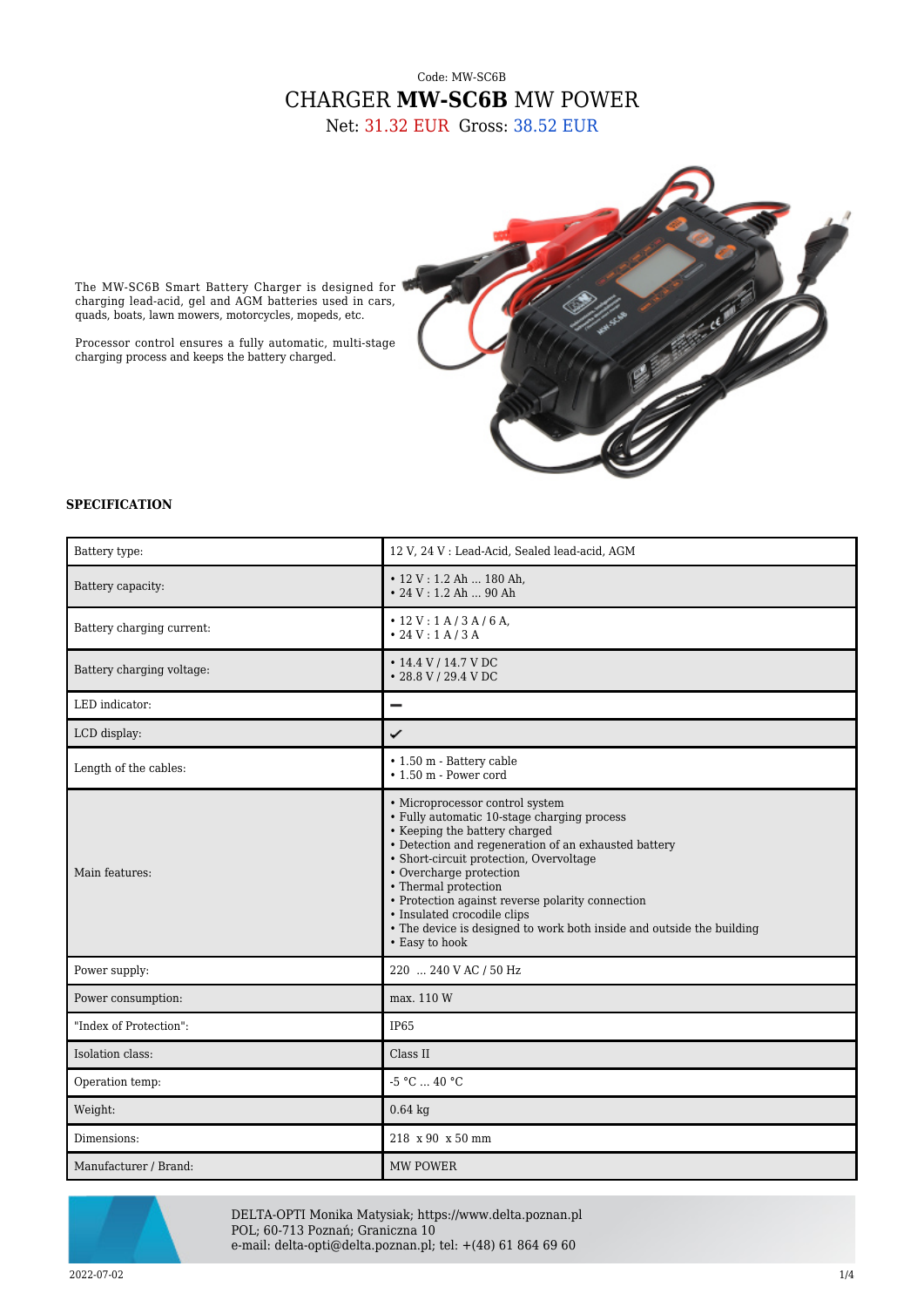## **PRESENTATION**

Front view:



Rear view:



Multi-stage charging characteristic:



DELTA-OPTI Monika Matysiak; https://www.delta.poznan.pl POL; 60-713 Poznań; Graniczna 10 e-mail: delta-opti@delta.poznan.pl; tel: +(48) 61 864 69 60

2022-07-02 2/4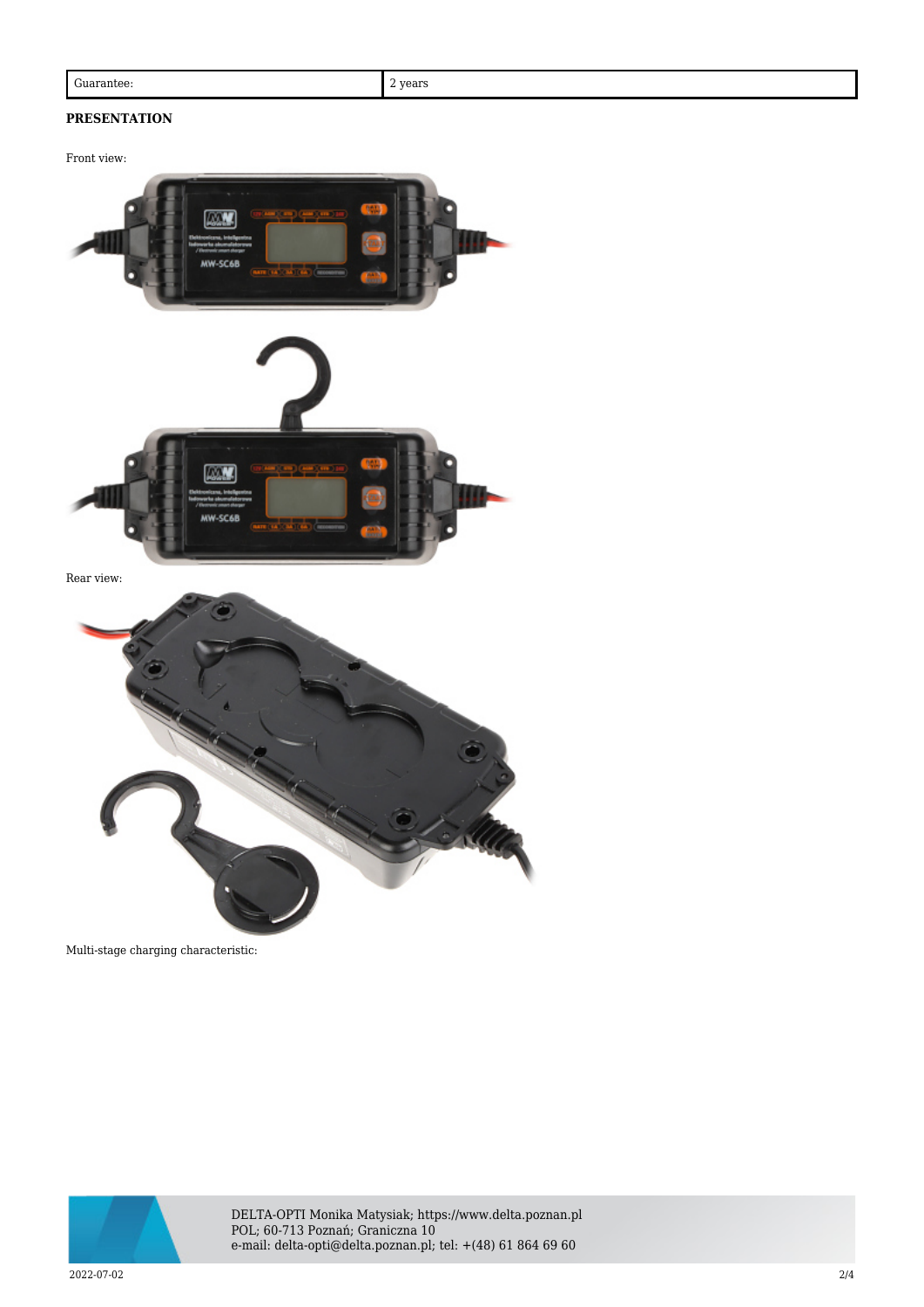

U - Voltage

I - Current

- A Regeneration mode
- B Desulfurization mode
- 1 Initialization
- 2 Low current charging
- 3-6 Constant current charging (CC)
- 7 Constant voltage charging (CV)
- 8 Rest charging
- 9 Analysis
- 10 Maintenance
- Connectors:





DELTA-OPTI Monika Matysiak; https://www.delta.poznan.pl POL; 60-713 Poznań; Graniczna 10 e-mail: delta-opti@delta.poznan.pl; tel: +(48) 61 864 69 60

 $2022$ -07-02  $3/4$